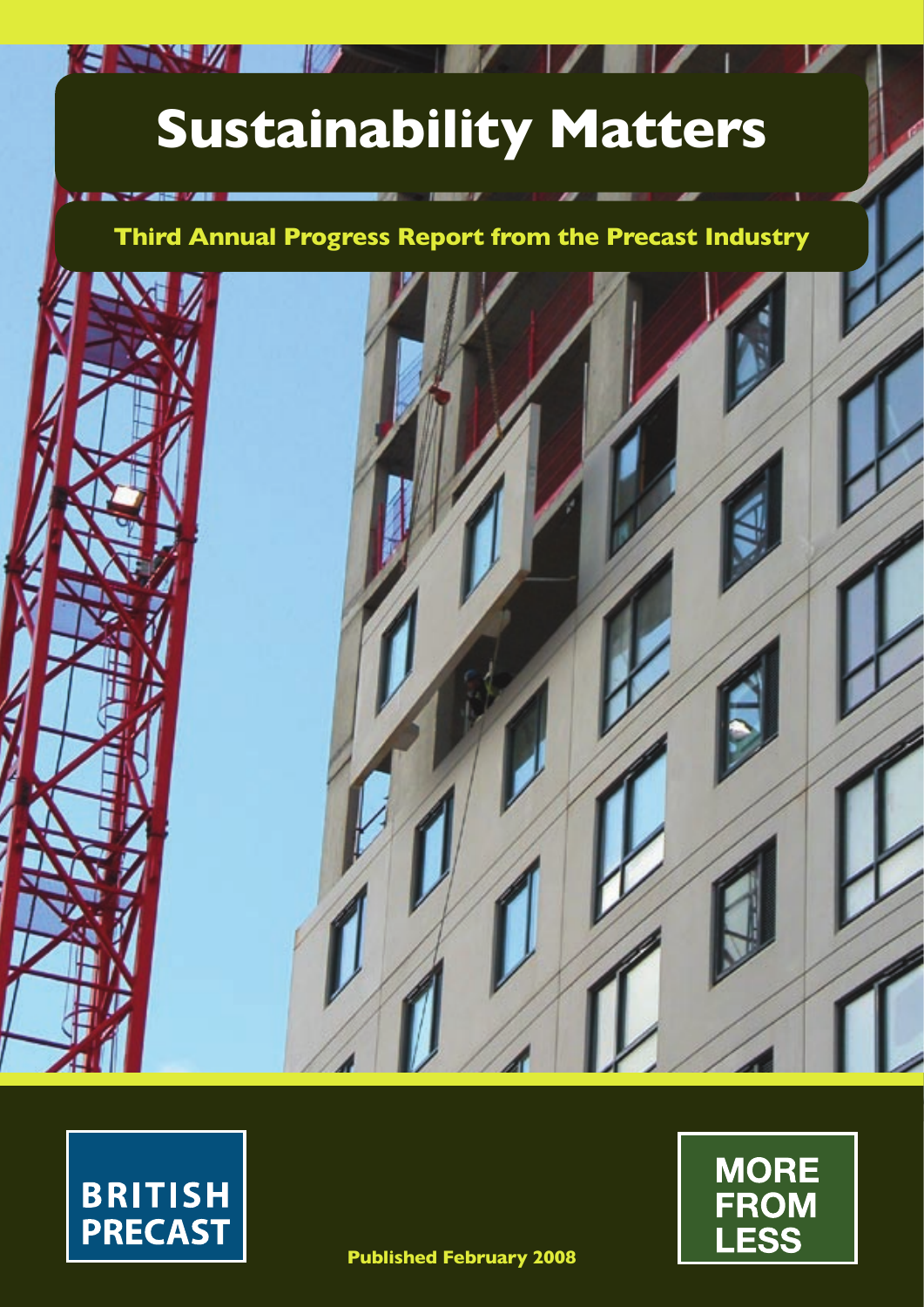#### **A message from the President**

I have been pleased to see the real progress in Sustainability made in the Precast sector in the last 12 months. Our Spring 2007 White paper consultation proved a very useful initiative and there now seems to be a real appreciation of the need to reduce the environmental impact of our products by improving the use of material and energy resources. Most precast producers can now see for themselves that a systematic approach to more sustainable operations can produce a real benefit on the bottom line - more and more clients and specifiers are demanding sustainable solutions. I commend the new Sustainability Charter not only to fellow member companies in British Precast but also to those producers who still remain outside. We have signed up to it - so should you.



## Introduction

This is the third report from British Precast on the precast concrete industry's progress on sustainability, produced as part of our 'More from Less' programme. It marks a significant step forward for the precast industry with the introduction of the first in a series of

Precast products are made to consistent high quality standards using a combination of skilled labour and automated processes. Mass produced products range from small hydraulically pressed items such as concrete blocks, paving and roof tiles, to larger extruded or wet-cast items such as pipes, piles and floor beams. Bespoke items include large wet-cast products such as cladding panels and structural units designed and manufactured to specific architectural and engineering requirements.

measures designed to improve performance across the industry on sustainability. Those measures include reporting quantitative data in the form of KPI's and making voluntary commitments to take actions to improve performance on a broad range of sustainability issues. Also in this report are examples of the progress being made by our product groups and member companies.

## The Precast Industry

The precast concrete industry is an important national industry producing over 36 million tonnes of products annually for the construction sector, worth in excess of £2.3 billion. There are around 800 precast factories located across the UK, which provide direct employment for over 20,000 people and many more in upstream and downstream sectors. Precast concrete products make a significant contribution to the built environment; they are widely used in public and private sector projects of many sizes, from housing and landscaping, through commercial buildings to highways and infrastructure.

In March 2007, the British Precast Council approved a programme of measures designed to improve performance across the precast industry on sustainability, comprising: • Key Performance Indicators • A Sustainability Charter • A Certification Scheme • A Best Practice Forum The overall aim of the programme is to demonstrate to key stakeholders that the industry is committed to sustainability, and that measurable progress towards a more sustainable precast concrete industry is being achieved. It was developed as part of the Sector Sustainability Strategy project, being undertaken in conjunction with Loughborough University, and will be introduced stages over the next two years. A consultation paper outlining the programme received favourable comments from stakeholders, and many companies have pledged their support for it.

## **Sustainability** Issues

## British Precast

British Precast is the trade federation for precast concrete manufacturers in the UK. Founded in 1964, its federated structure acknowledges that the precast sector is, in fact, a matrix of industries, each with its own characteristic markets and supply chains, technologies, standards and lobbying issues. British Precast exists to manage this matrix through a number of product groups and associations, each with its own agenda and devolved budget. Spanning all product areas are a number of overarching issues common to all members. The management of these issues – research, building regulations, design codes, health and safety, training, government relations and sustainability – is the other role of British Precast and is growing in its importance.

British Precast is committed to the development of a more sustainable precast industry and is working to deliver on that commitment through its committees, Best Practice Awards and dedicated Sustainability Programme. An increasing number of our members are recognising the importance of adopting more sustainable practices and are supporting our work in order to ensure a better future for the industry.

## Sustainability Programme

|                                                      | w   |
|------------------------------------------------------|-----|
| • Key Performance Indicators                         | th  |
| • A Sustainability Charter                           | co  |
| • A Certification Scheme                             | in. |
| • A Best Practice Forum                              | th  |
| • Objectives, Indicators and Targets for Improvement | an  |



The programme focuses on the 16 key sustainability issues facing the precast industry shown in the diagram on the left. These have been identified following consultation with the industry and examination of the priorities and concerns of its primary stakeholders. In addition to recognising the economic, environmental and social pressures on the industry, the need to demonstrate performance improvement is now considered to be a key issue.

The Sustainability Programme sits alongside and complements the CT2010 Health & Safety Scheme operated by British Precast. Following the success of the British Precast 'Four Star Scheme' from 2001 to 2005, launched in response to the Government-led initiative, 'Revitalising Health and Safety', a new scheme was created. Starting in 2006, the CT2010 scheme is committed to maintaining and improving the Industry's Health & Safety Record with members pledging to reduce RIDDOR reportable accidents and lost time by a minimum of 50% in five years, working towards an overriding goal of zero accidents.



The scheme promotes sharing of Health & Safety information, both across companies and the industry, but also actively within companies, from top to bottom of the management structure. All companies signing up to the scheme agree to hold regular H&S committee meetings within their organisations.

The scheme recognises members' performance at the annual Best Practice awards dinner.

### Data Collection

All members of the scheme are required to submit statistical Health and Safety information every six months. Data monitored includes RIDDOR reportable accidents and major injuries, chronic injuries (injury that occurs but cannot be associated to a specific event), time lost due to accidents, sub-contractor reportable accidents and HSE enforcement notices.

#### Awards

The CT2010 Awards are presented each year to member companies who have successfully implemented scheme elements, ranging from Bronze to Gold award levels and an additional 'Seal' to indicate those companies whose performance is in line with or ahead of the scheme targets.

As well as the annual awards, the scheme seeks to recognise the valuable contributions made by individuals and small teams that such schemes rarely reward by the presentation of an 'Outstanding Contribution to Health & Safety' award.

Further details of the CT2010 scheme are available at www.concretetargets.org

## Health & Safety Programme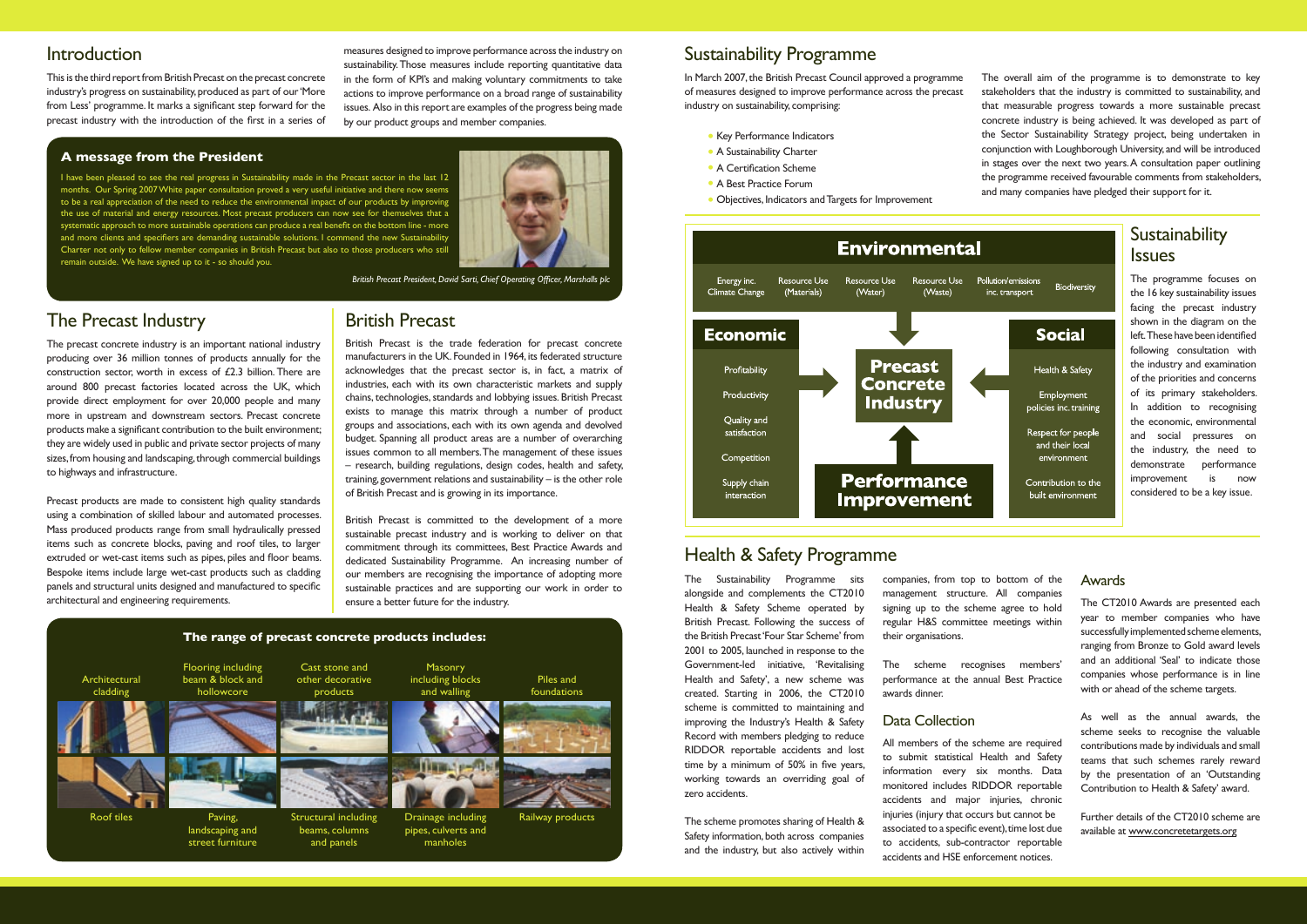#### Coverage

• Data has been provided by 19 companies relating to 132 production units and approximately 17 million tonnes of production; there are believed to be in the region of 800 precast production units in the country and the total production output for the industry is estimated to be 38 million tonnes.

• 8,309 full-time equivalent staff were employed during the year, and 1,648 tonnes of concrete was produced per employee.

The following statistics have been calculated from the data supplied.

#### **Productivity**

• 14 million tonnes (81.5%) of production was covered by an ISO 9000 series certified quality management system or a recognised Manufacturers Quality Assurance Scheme.

#### Quality and satisfaction

#### Energy including climate change

• 163 litres of water was used per tonne of concrete produced, of which 71% came from mains supplies and 29% from licensed non-mains sources.

• 54.9 kWh of energy was used per tonne of concrete produced, of which 53% was gas, 20% electricity, and 24% gas oil or diesel. This is equivalent to 13.9 kg of CO<sub>2</sub> per tonne of concrete produced.

#### Resource use - materials

- 12.9 million tonnes (75%) of production was covered by an ISO 14000 series or EMAS certified environmental management system.
- 14 environmental incidents were reported to external regulatory authorities during the year, equivalent to one incident per 1.2 million tonnes of concrete produced.
- The majority of concrete products were delivered by road with the average delivery being 27.4 tonnes and the average delivery distance being 108 miles.

- 0.140 tonnes of cementitious materials were used per tonne of concrete produced, of which 22% was fly ash and 6% ground granulated blast-furnace slag.
- 0.747 tonnes of aggregates were used per tonne of concrete produced, of which 84% was primary aggregate and 16% secondary aggregate.
- 3.0 kg of packaging materials were used per tonne of concrete produced, of which 82% was timber and 17% plastic.

#### Resource use - water

- 4.4 million tonnes (25%) of production was covered by an OHSHS 18000 series certified H&S management system.
- The British Precast Four Star scheme closed in 2005, having reduced accidents by 45% compared to the commencement of the scheme in 2000. Continuing the progress of the earlier scheme, the Concrete Targets CT2010 scheme has just completed its second year and now reports a combined reduction from the two schemes of over 60%, from the original baseline performance.

 Note: Water from other sources such as harvesting and recycling is not included in this figure.

• 31 factories operated formal local liaison schemes during the year, equivalent to one scheme per 4.25 factories.

#### Resource use - waste

• 32 kg of waste was produced per tonne of concrete produced, of which 14% was disposed of to landfill, 29% was recycled on site and 57% recycled off site.

#### Pollution/emissions including transport

Note: Limited transport data coverage.

#### Health & Safety

At the launch of the Charter on 29 November 2007, Paul King, Chief Executive of the UK Green Building Council, praised British Precast for the comprehensive range of issues covered in the Charter and encouraged other sectors to adopt similar initiatives. Since it was launched, the following companies have signed the Charter:

#### Employment policies including training

- 7,083 (85%) employees were covered by formal training and development policies.
- An average of 8.9 hours of training was provided per employee.

#### Respect for people and their local environment

The objective of the Sustainability Charter is to engender commitment from companies to a set of industry-based principles; these will contribute to the economic viability, social progress and environmental responsibility in the precast concrete sector.

British Precast requires that Sustainability Charter Members shall make a formal declaration to:

- Develop products that improve the quality and sustainability of the built environment
- Liaise effectively with local communities to foster mutual understanding and respect
- Manage all waste streams effectively and minimise waste disposed to landfill
- Measure, report and improve performance on sustainability issues
- Minimise pollution and emissions associated with production and transportation
- Operate in a responsible manner to protect employees, contractors and visitors
- Operate in an efficient and financially sustainable manner without compromising legal, quality or sustainability principles
- Operate to the highest ethical standards necessary to develop a skilled and competent workforce
- Operate to the highest quality standards necessary to satisfy customers and consumers
- Protect and enhance the natural environment adjacent to or affected by precast production
- Recognise that competition encourages the development of more sustainable products and practices
- Use energy more efficiently and reduce carbon footprint
- Use primary materials more efficiently and promote the use of secondary materials
- Use water more efficiently and minimise demand on mains water supplies
- Work constructively with other organisations to deliver sustainable policies and practices

Although the commitment is made voluntarily by companies, during 2008, British Precast will be introducing an audit process to ensure that signatory companies are fulfilling that commitment.

> Paul King, Chief Executive of the UK Green Building Council, and Martin Clarke, Chief Executive of British Precast, with some of the first Charter signatories.

• **Aggregate Industries**

• **FP McCann**

- **Coltman Precast**
- **Cornish Concrete Products** • **Litecast**
	- **Marley Eternit**

• **H+H UK**



• **Hanson Building Products**

- **Marshalls**
- **Tarmac Group**
- **Trent Concrete**

#### **Key Performance Indicators**

This initial set of indicators provides an overview of the precast industry, and demonstrates that it is being managed responsibly. It is envisaged that the set will be expanded in time to include all of the sustainability issues facing the industry. The figures reported here relate to the 2006 calendar year. As this is the first year for which data has been collected, only the basic figures can be reported. However, these will provide the benchmark against which future performance will be assessed.

#### **Sustainability Charter**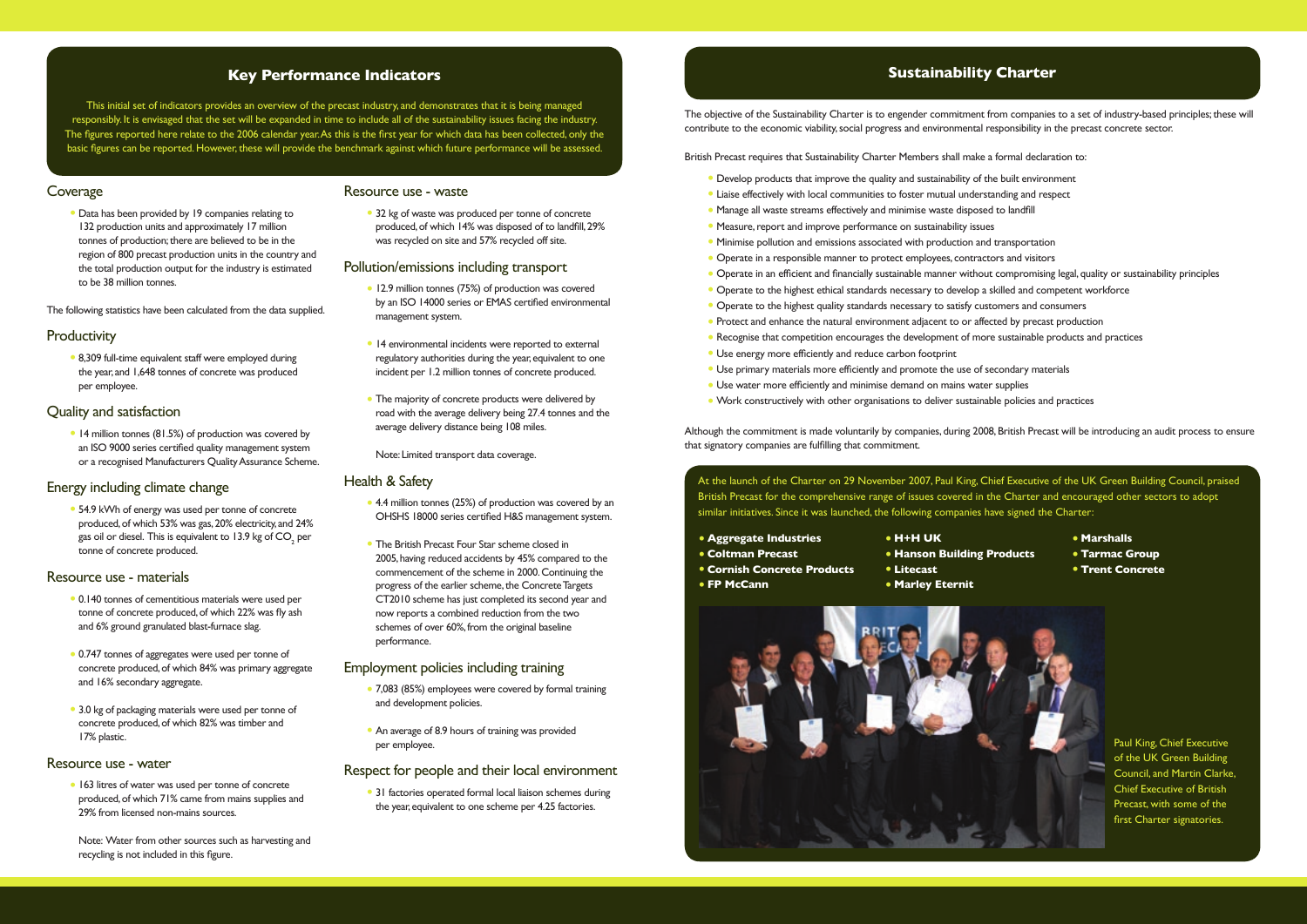### **Sustainable Paving Industry Firsts**

#### **Architectural Cladding & Sustainability**

Interpave, which represents the UK's leading precast concrete paving and kerb manufacturers, is particularly active in promoting best practice with this versatile technology to ensure that it is accepted by all as a mainstream drainage and paving technique with predictable, long-term performance. Interpave's extensive on-line technical resource - found at www.paving.org.uk - is designed to

Sustainable Drainage Systems (SUDS) have grown in popularity in the UK over the last 20 years and are now a firm planning requirement. Concrete block permeable pavements are one of the most important SUDS techniques, providing a structural pavement whilst allowing water to pass straight into the pavement construction for temporary storage and dispersal into the ground or for collection.

> help local authority planning, drainage, highways and adoption officers, as well as developers and their consultants, with all aspects of permeable pavements. The website covers updated comprehensive design and construction information, including detailing and management of service runs, as well as case studies. Other guidelines review the legal background for sustainable

drainage, including the latest document 'Permeable Paving for Adoption'.

Interpave has also developed guidance on responsible rain water management around the home based upon the edict of not discharging run off from driveways, paths and patios into drains. This approach alleviates concerns of local authorities, the Royal Horticultural Society and others about "concreting over front gardens". Based on design calculations using sound engineering principles, it offers a step-by-step process for choosing the right type of sustainable drainage system – including 'rain gardens' or bio-retention areas.

To support its own activities in this area, Interpave sponsors and supports Landform and SUDSnet. Both of these organisations provide a UK-wide network for researchers, practitioners, agencies, developers and all those who are interested in SUDS as well as presenting training seminars.

Drainage isn't the only area of activity for Interpave. Other initiatives include commissioning an independent Life Cycle Assessment from the Building Research Establishment (BRE) comparing precast concrete paving with sandstone flags imported from India, ahead of the new BRE 'Green Guide'. This research concluded that the precast concrete paving manufactured in the UK by Interpave members had significantly better environmental performance than equivalent imported sandstone products.

*John Howe, Development Manager, Interpave*

In a society where many products have a short life and disposability is often built in, the construction industry is ploughing a totally different furrow by putting sustainability at the top of its agenda. Members of the ACA are committed to playing a leading role in this, responsibly promoting and developing sustainable precast concrete cladding construction techniques. These not only apply to issues arising from the manufacture of cladding panels, but, as importantly, extend to their design and subsequent installation.

Decisions at the design stage have a fundamental impact on the sustainability of a building from initial construction, through its life and eventual demolition. Design can increase the building's performance during its life and eliminate unnecessary waste during its construction. Obvious lifetime implications are energy and maintenance costs. Sustainable design demands that the whole design/construction team works together to develop design that drives out waste and inefficiency.

Manufacturing building components in factory conditions with permanently employed skilled workers has several immediate effects, notably elimination of the effects of weather. Materials are

ordered in accordance with production requirements and are carefully stored and protected against contamination, minimising waste. Also, product defects are close to zero and energy consumption is lower.

Sustainable construction will often lead to more efficient and more cost-effective construction, the precaster providing expert advice on the impact of a particular design on the efficiency of off-site manufacture, transport and site erection. To do this, the precast specialist must be appointed early to make a significant contribution to the design development process and to help the sustainability strategy of the project.

Uniquely, concrete is 100% recyclable after crushing. Some construction companies are reporting a recycling rate of 70–90% of concrete from their waste streams returning as aggregate. A further sustainable benefit of concrete is its inherent fire resistance, robustness, durability and long-term performance.

*Stephen Maddalena, Managing Director, Marble Mosaic Company*

#### **Energy Efficiency Accreditation Scheme**

H+H UK has become the first aircrete manufacturer and the first company in the precast concrete industry to achieve accreditation under the Energy Efficiency Accreditation Scheme (EEAS), the UK's independent benchmark for energy efficiency. Colin Cook, process systems manager for H+H UK, commented: "The award emphasises our commitment to the principles of sustainability. Not only are Celcon products 'light on the planet' in use, but this award demonstrates that we go to extraordinary efforts to minimise energy consumption in manufacture as well".

EEAS assessor Bob Spain was impressed by the level of investment in energy efficiency measures. These include recycling steam from the autoclaves used to cure aircrete, recovering combustion heat to raise the temperature of boiler feed water and a recent innovation, the installation of wind turbines to generate power.

The assessor was also impressed by the efforts made to increase awareness of energy efficiency with regular in-house briefing sessions and staff being sent on training courses. H+H already has plans for further investment in ways to reduce their CO<sub>2</sub> emissions through energy efficiency, Bob Spain commented "these plans for further investment reflect a continual search for improvement of technology and best practices - most commendable".

H+H UK Limited joins a network of over 200 organisations accredited under the scheme for their active reduction of CO<sub>2</sub> emissions.

> Achieving accreditation meant maintaining and improving on good practice in energy management, keeping up to date with new energy saving initiatives and above all, encouraging staff and the public to be energy aware.

The Wildlife Trust's Biodiversity Benchmark enables organisations across the country to assess the quality of their land management, improve their contribution to the environment and demonstrate their commitment to biodiversity. In February 2007, Marshalls' Maltby works was awarded the Biodiversty Benchmark, the first time that an active manufacturing site has received the rigorously audited accreditation in the UK.



To achieve the Biodiversity Benchmark, the works produced an exacting Biodiversity Action Plan to ensure that their site would be properly managed to improve its wildlife value, long term. The plan included creating a new conservation area around its old pump lagoon. A bespoke man-made island retreat was created using more than 200 tonnes of soil, with reeds placed to form new wetland areas. Some 150 new trees were planted and areas were sown with grass and wild flower seed. Maltby is now also actively managing its hedgerows and remaining habitats to encourage new flora, fauna and wildlife. This action has already led to new breeding pairs of birds visiting the site to accompany the yearly return of a flock of Sand Martins who make home around the lagoon area.

With an already keen interest from within, its site employees have been actively involved throughout the process. This has now grown to include the involvement of the local community, arranging site visits for schools and developing partnerships with a range of local groups.

Ian Manley, Health & Safety Coordinator, Marshalls' Maltby Works, who was pivotal in managing the Biodiversity Action Plan commented: "We are delighted to have achieved accreditation to The Wildlife Trust's Biodiversity Benchmark. Whilst it has been hard work, we feel that it has been well worth the effort and have been pleasantly surprised by the amount of flora, fauna and wildlife already within our site boundary."

Following the success of the project, Marshalls is now looking forward to working in partnership with The Wildlife Trust to improve biodiversity at additional sites.

#### **Biodiversity Benchmark**